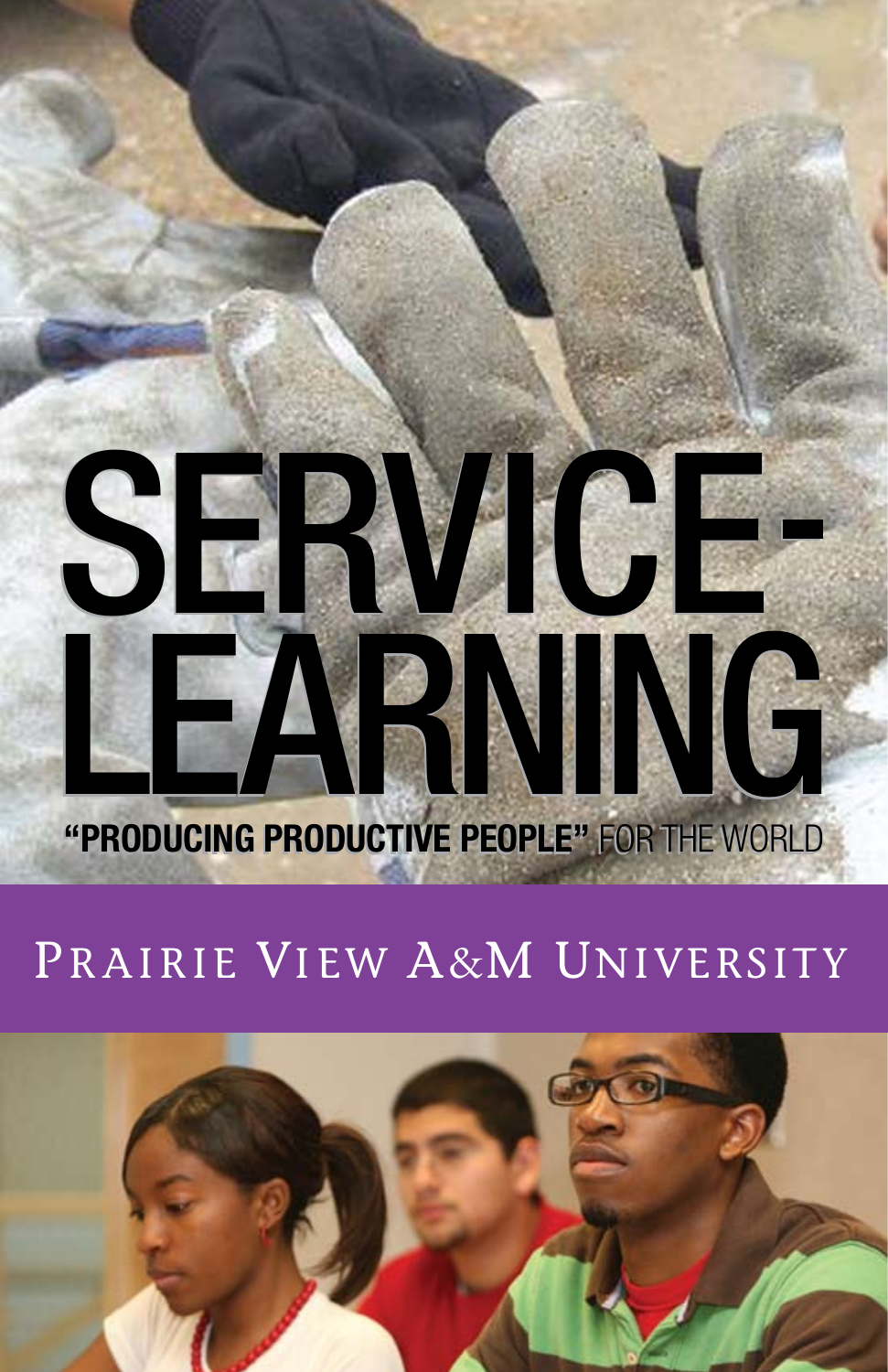

 $\begin{array}{c}\n\bullet \\
\bullet \\
\bullet \\
\bullet \\
\bullet \\
\bullet \\
\bullet \\
\bullet \\
\bullet\n\end{array}$ PVAMU has a long history of providing service to the local community. Examples include the community service provided by social and fraternal organizations, student government, professional organizations, and residence halls and even through faculty and staff initiatives. Service-Learning allows us to connect this meaningful community service with the academic curriculum in such a way that it strengthens communities while developing our students with the skills necessary to become public leaders when they graduate. We welcome ideas to increase opportunities for service-learning for all our students.

### **Dr. George Wright** President

PRAIRIE VIEW A&M UNIVERSITY



" The Service-Learning Planning Committee recognizes that as an institution of higher education, we must equip students with knowledge and help them to understand how that knowledge can benefit society. Service-Learning is a teaching method that enriches the educational experience while preparing students for civic leadership. Our goal is to ensure that every student has at least one service-learning experience during their tenure at Prairie View A&M. We welcome faculty and students to contact us to discuss including service-learning in their respective classes.

### **Lauretta F. Byars** Vice President for Student Affairs PRAIRIE VIEW A&M UNIVERSITY AND INSTITUTIONAL RELATIONS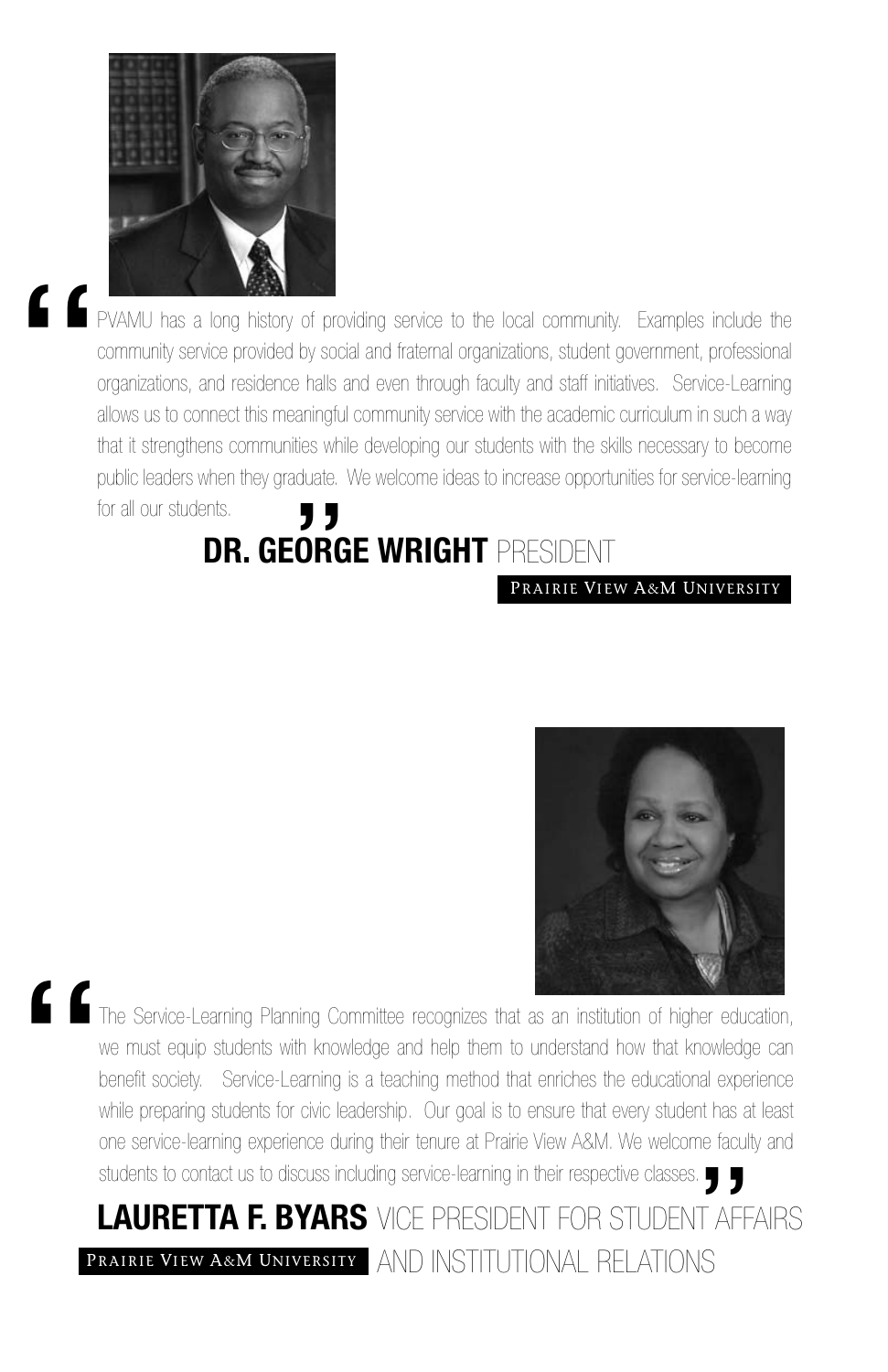### Service-Learning MISSION



Service-Learning at PVAMU promotes civic engagement by extending academic learning from the classroom into service for the community. Service-Learning courses at PVAMU should help students understand the course principles by recognizing their knowledge application through community service. The goal is not just to engage students in community service, but to have the students ask and examine larger questions such as why do we have hunger, poverty and poor health care in the world? Or, what needs to be done to create change?



### Service-Learning GOALS

The goals of the Service-Learning Program are:

- Implement programs and activities to ensure that every PVAMU student has at least one servicelearning experience prior to their graduation.
- Support faculty in developing service-learning courses and designate those service-learning courses in the University course catalog.
- Support faculty and students committed to service-learning locally, nationally and internationally.
- Promote faculty research and scholarship in service-learning and ensure that each college and school develops a statement on service-learning and recognizes it within the tenure process.
- Develop an institutional infrastructure supportive of an Office for Service-Learning and Civic Engagement.

The University seeks to encourage and promote service in the educational experience of each student, so that they can become lifelong learners and civic leaders.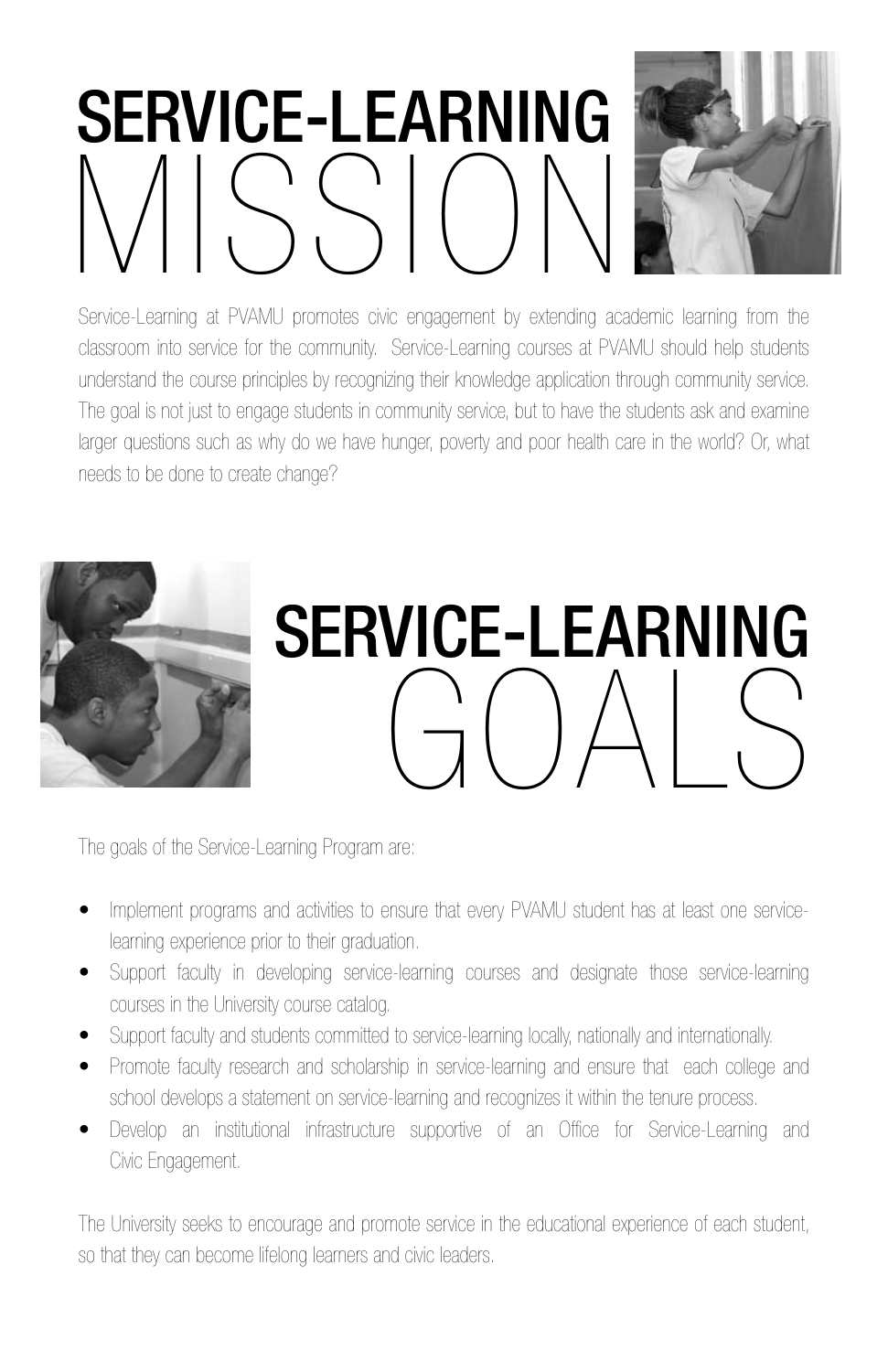## $Q: VVH \rightarrow V$ Service-Learning?

### A: Picking up trash in the Prairie View bayou is **SERVICE**. Studying plants that grow along the Prairie View bayou is  $LEARNING$ .



When students in the community development program clean the bayou, research its significance to the community, draft plans for how it could contribute to the economic, social and recreational life of the community and present those plans to the local economic development agency…

### that is **SERVICE-LEARNING**.

Service-Learning is a teaching and learning strategy that integrates meaningful community service with instruction and reflection to enrich the learning experience, teach civic responsibility and strengthen communities.

For PVAMU, service-learning is a form of experiential education where students engage in activities with community partners that address human and community needs through structured opportunities. These opportunities are intentionally designed to promote student learning and development. Reflection and reciprocity are key concepts of service-learning.

As higher education today is challenged to assume leadership in addressing society's increasing problems and in meeting growing human needs, service-learning has become a tool to facilitate those outcomes. Service-Learning is described as enhancing students' concepts of citizenship and civic and social responsibility. More than producing productive students, PVAMU aims to produce students who are committed to improving the world in which they will work and live.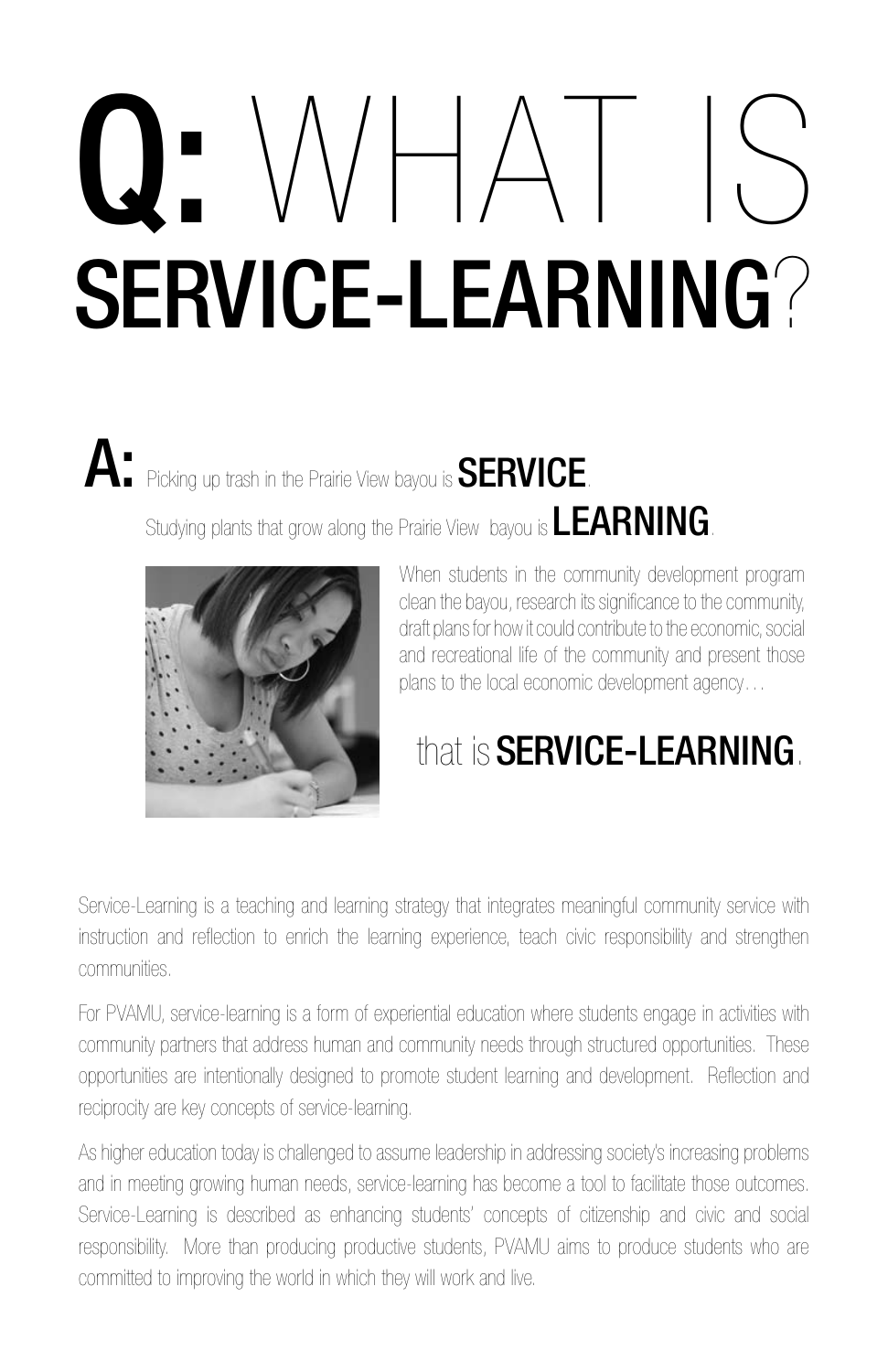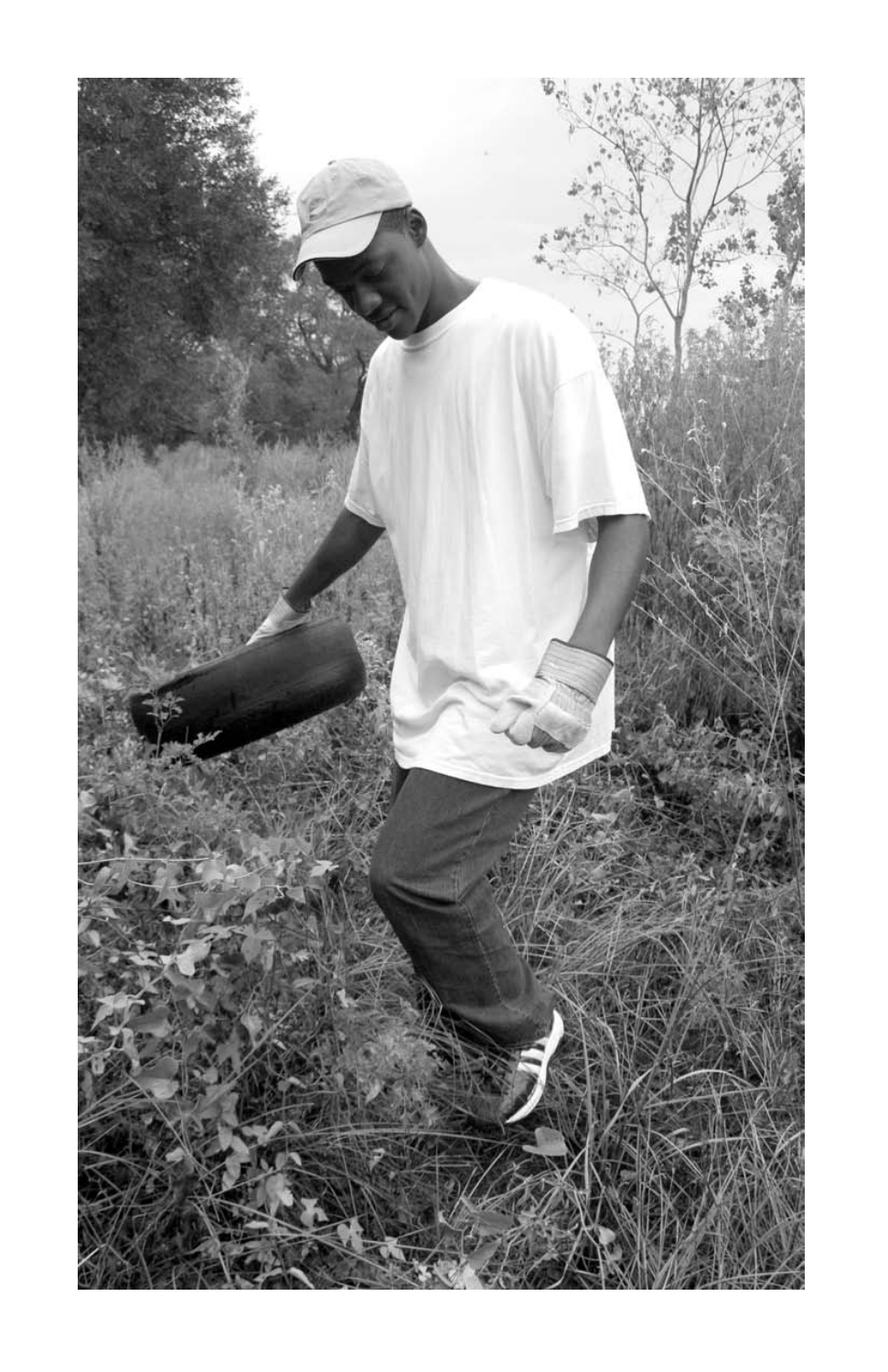## **5STEP** Service-Learning PROCESS

### $S$ TEP  $1$  · PREPARATION

Preparation includes planning service activities and making sure each faculty member, student and community partner understands what is expected.



Action is the service activity. Meaningful action means that the service is necessary and valuable to the community. Effective service-learning projects should challenge and stretch the students, both cognitively and intellectually. The action should



include the tasks to be completed, when it should be completed and the person responsible for making sure it is complete. There should also be clear links between the service activity and the objectives of the course. Students should have a sense of ownership in the project.

### STEP  $3$ : REFLECTION

Reflection offers the opportunity for students to critically think about their service-learning experience and how to apply their respective insights to broader academic and social contexts. Whether related directly to discipline-based course material or not, reflection can occur through individual and/or group reflection or via oral and written communication, such as journaling. Reflection activities provide opportunities to link academic work with service-learning projects in a way that is personal to each student. Through reflection, students discuss and consider their values, ideals and opinions related to the service-learning action.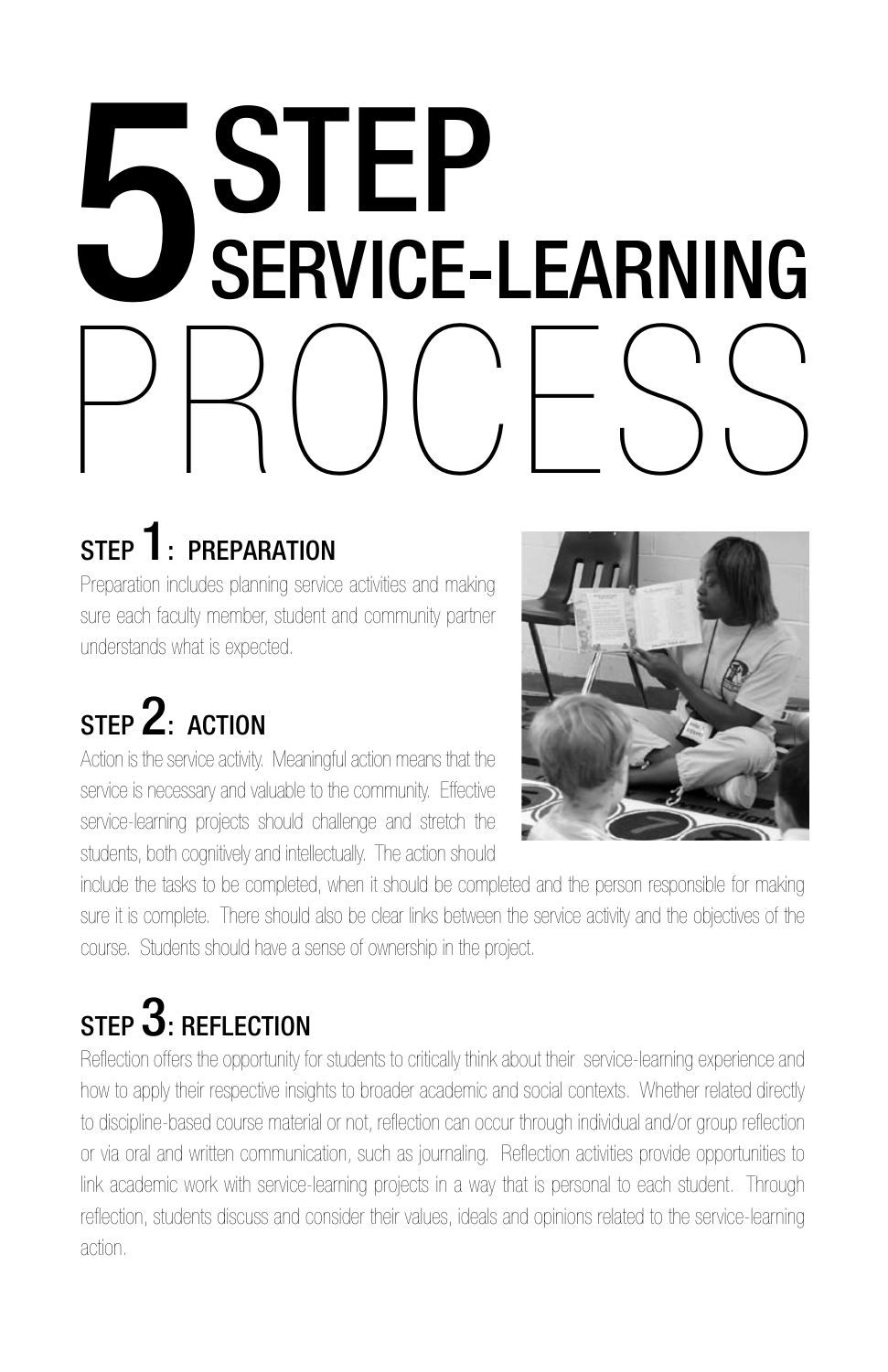

### STEP 4: CELEBRATION

This step recognizes the contributions made by the students, faculty and community agencies, and provides closure to the service-learning activity. Recognition helps the partners feel good about their accomplishments. Students are much more likely to stay involved if they feel good about their involvement. The celebration may include students sharing their reflections with one another or with the community partner.

### STEP  $5$ : ASSESSMENT/EVALUATION

This area is concerned with both student assessment and project evaluation. Student assessment addresses how faculty will assess student learning to ensure that learning objectives are met. Assessment methods may include student program evaluations, community partner surveys and personal meetings with stakeholders. Pre and post examinations could be constructed to show how much students learn during the semester.

A service-learning class evaluation may take a number of forms such as tests, quizzes, essays, papers, reports, oral presentations, portfolios (of the service performed), reflection journals, e-journals, threadeddiscussions, focused web-based chats, exhibits, demonstrations, etc.

Assessment/Evaluation should be integrated throughout the process rather than be considered as the last step. The Service-Learning Planning Committee asks each faculty administering a service-learning class to assess the student learning and document the service-learning project by including the student, faculty and agency representative in the respective evaluation. In addition to gaining feedback on the success of your events, you will also obtain many suggestions for improvement. Please supply the Service-Learning Planning Committee with a copy of all service-learning activities, course syllabi and evaluation results for each service-learning course.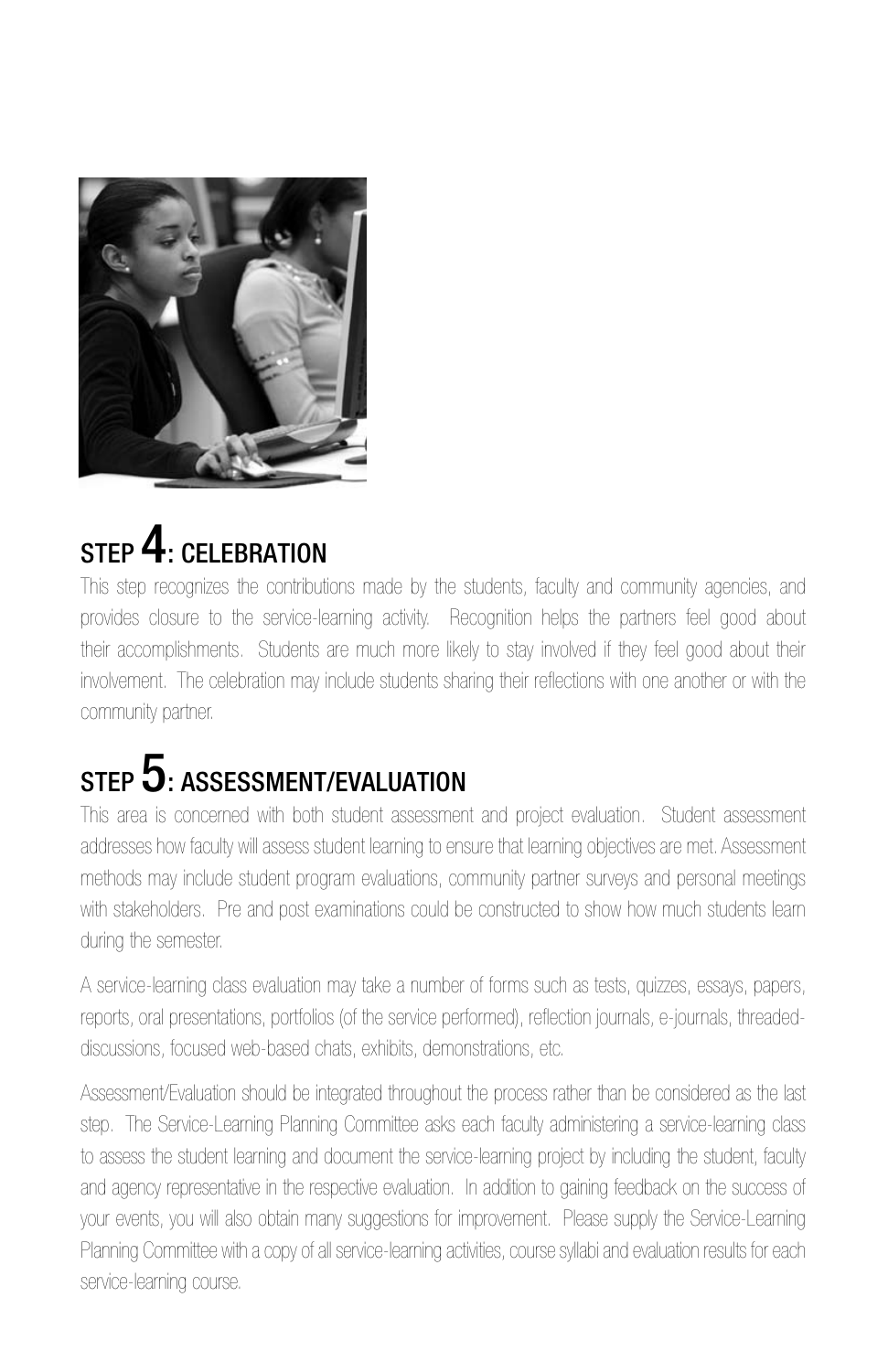### Service-Learning



### for Students

- Increases relevancy of education by bringing academic instruction to life
- Enhances learning of values, citizenship and leadership skills
- Provides platforms to analyze and discuss civic values
- • Prepares students to participate in internships and research programs
- Allows exploration of career options
- Creates a sense of community and civic responsibility
- Develops contacts within the community
- • Provides opportunities to accommodate different learning styles
- • Develops connections with people of diverse cultures and lifestyles
- Produces a sense of self-efficacy, analytical skills, critical thinking and social development



### FOR FACULTY

- Provides open, more diverse learning environments
- • Opens avenues for research opportunities
- Provides a connectedness with the community
- • Facilitates teaching, research and program development
- Engages faculty and students in the community
- Assists in the development of innovative approaches to instruction
- Provides an additional method by which students are able to understand the course content
- **Facilitates** stronger relationship with students
- Service-Learning faculty report satisfaction in quality of student learning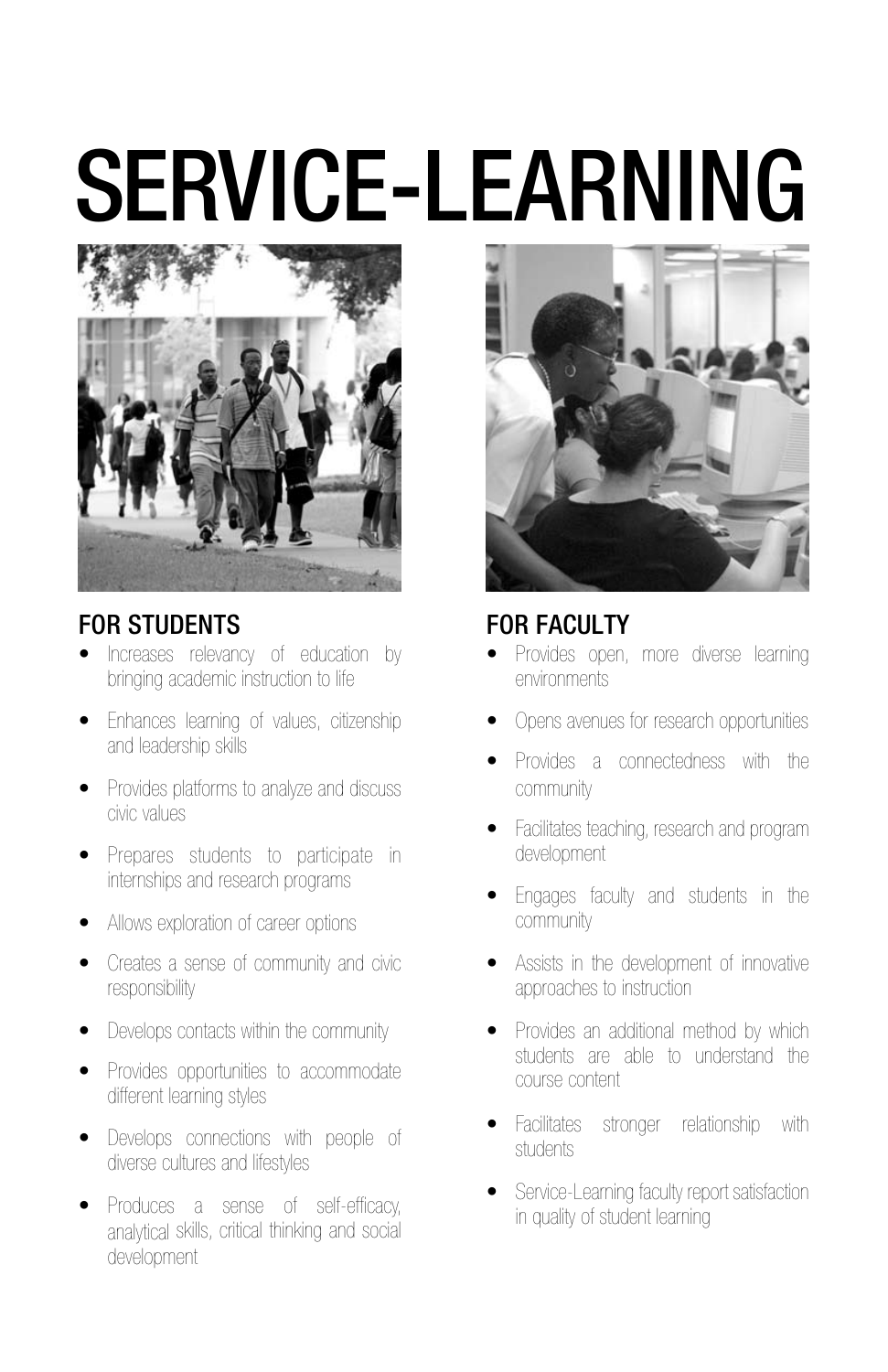# BENEFITS



### for the University

- Furthers attainment of mission, goals and values
- Positions the University as an active and engaged partner in the community
- Community service increases student retention
- Enriches the quality and relevancy of the education provided
- Improves the University's awareness of societal issues as they relate to academic areas of interest
- Provides opportunities for collaborative community research and project development
- Enhances opportunities to extend the University's knowledge and resources



### for the Community

- Increases positive relationship opportunities with the University
- Provides awareness of community issues, agencies and constituents
- Creates affordable access to professional development
- Develops short and long term solutions to pressing community needs
- Enhances human resources for problem solving
- • Opens opportunities for participating in the educational process
- **Enriches roles for site-supervisors**
- Contributes to positive exposure in the community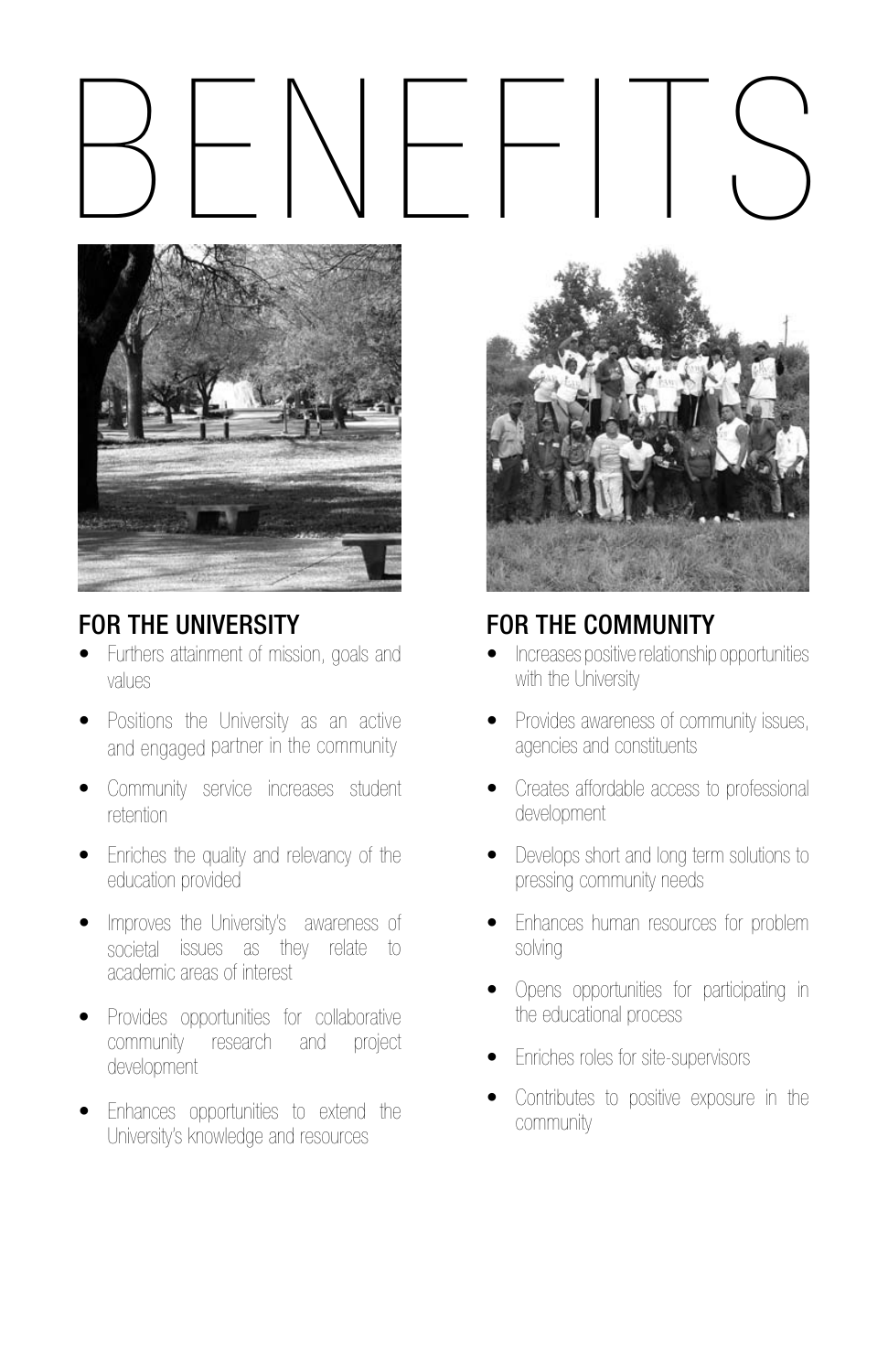

### Service-Learning  $\wedge \wedge \wedge$

Service-Learning can be used in most disciplines as evidenced by the examples of how PVAMU faculty integrate service-learning projects into their curriculum:

- A faculty member in the College of Nursing partnered with Phillis Wheatley High School in Houston and engaged her students to teach parenting skills to high school students.
- A faculty member in the School of Architecture assisted his students in developing a feasibility study for the city of Prairie View to consider what types of businesses would be most successful in the area.
- A faculty member partnered with the Federal Bureau of Investigation (FBI) Collegiate Marketing and Recruitment Program to give her students the chance to develop and execute their own marketing campaign that addressed the recruitment needs of the FBI. Her students created a student-run marketing agency, called the Panther Innovative Productive Agency to research, develop, implement and evaluate a recruitment campaign for the agency.
- A faculty member in the College of Business prepared his students to do marketing research, financial analysis, inventories and develop business plans for clients of the Small Business Development Center.
- The PVAMU ACCESS Program fully integrated service-learning in their summer program which culminated in a capstone visit to New Orleans. One hundred students spent three days helping to prepare a high school to reopen following hurricane Katrina. The students and staff dedicated over 2000 hours of community service. In addition, they provided activities for the children and adult clients of the Association for Retarded Citizens.
- A faculty member in the Justice Studies Program helped his students to understand crime and delinquency by requiring them to tutor and mentor students at Jones Elementary School in Prairie View, Texas.

These examples demonstrate a paradigm shift in undergraduate education from an emphasis on teaching to one on learning. Service-Learning is grounded in experience and reflection as a basis for learning.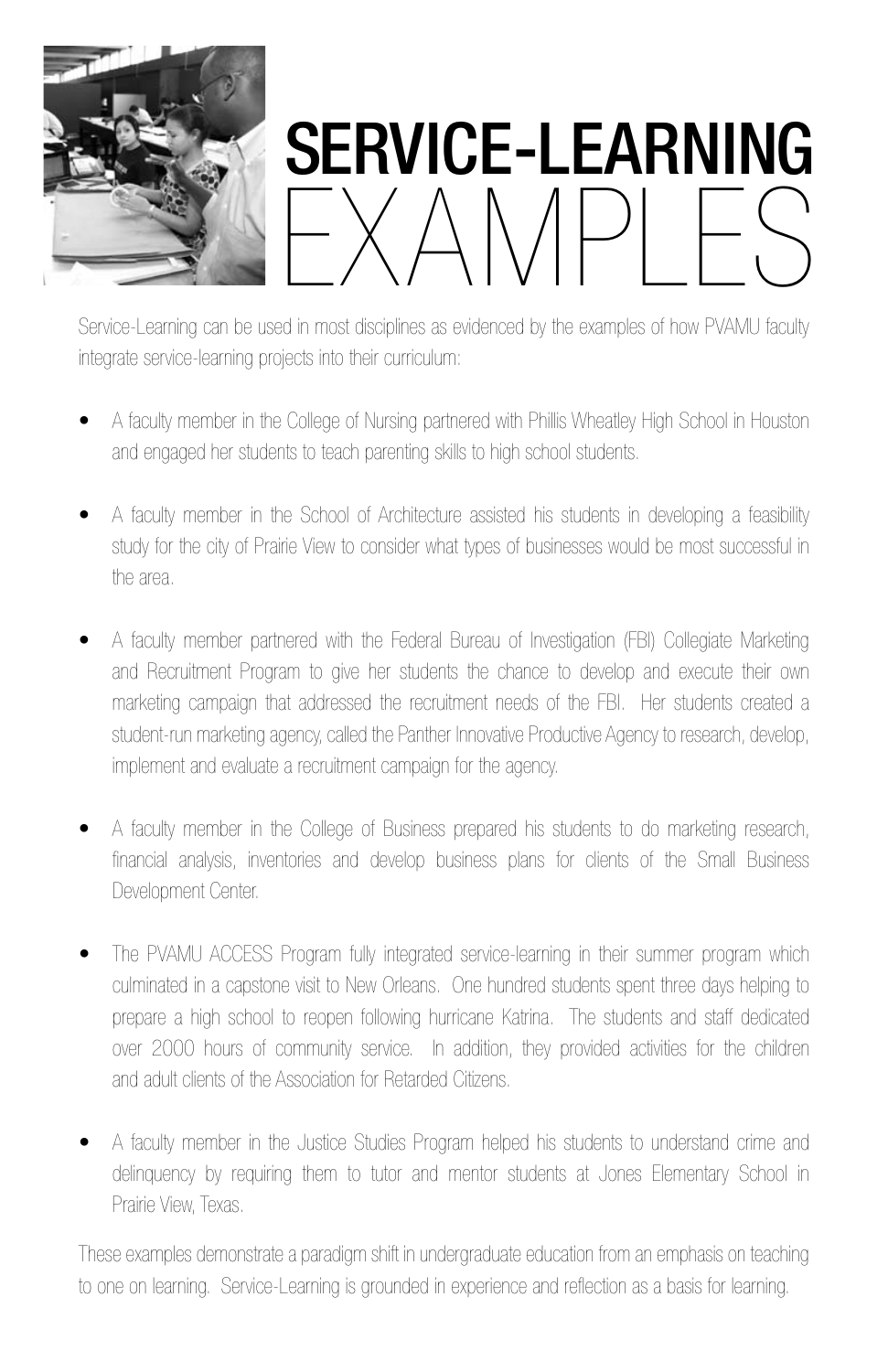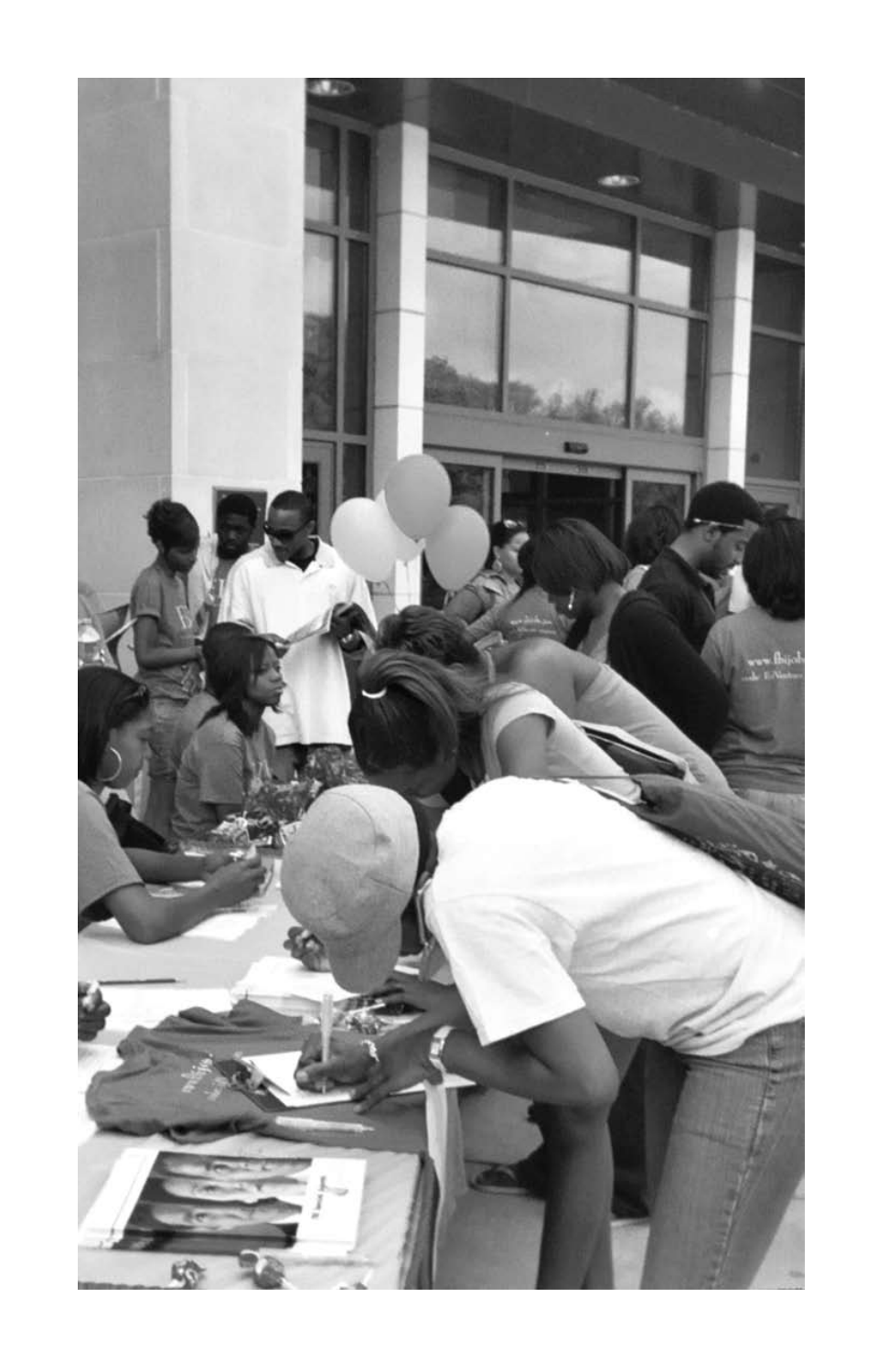

Faculty must determine the appropriate model to use; whether creating a new service-learning course or integrating service-learning into an existing course. Service-Learning can be incorporated into virtually any course through a myriad of ways. Some faculty may require students to individually select projects in different agencies or they may require the entire class to work on a single project. A faculty member could offer service-learning as an extra-credit option for an existing course or they may convert a 3 SCH course into a 4 SCH course with additional time allotted for a service-learning project. Service-Learning projects may be one time experiences over the course of a semester or take place for one hour a week or twenty hours within a particular semester. The faculty and community partner should determine the nature of the project and the appropriate amount of time needed. Regardless of the method, the decision should be discussed with the department chair and fully explained in the course syllabus. Campus Compact, the academic leader in building civic engagement into campus life, lists six models that describe most servicelearning courses. A brief explanation of each taken from Campus Compact follows:

### 1) "Pure" Service-Learning

These courses have as their intellectual core the idea of service to communities. The intention is to foster community awareness and civic engagement within the students. They are not typically lodged in any one discipline. For example, a course like Service-Learning 200: Introduction to Service with the Elderly, might require students to have experience in a community agency where they spend time observing, listening and engaging in dialogue with the elderly. The students may be asked to keep a weekly journal, write an essay or give a final presentation on their experiences.

### 2) Discipline-Based Service-Learning

Any discipline may expect students to have a presence in the community throughout the semester and reflect on their experiences using course content as a basis for their analysis and understanding. An example might be a course like Social Work 332: Social Work Practice with the Elderly. This course might examine the developmental stages of aging and evaluate care, treatment and services for the elderly across different ethnic and socioeconomic groups. An assignment might be to write a paper based on theories of aging presented in class and their application to observations from activities with the elderly in different community agencies.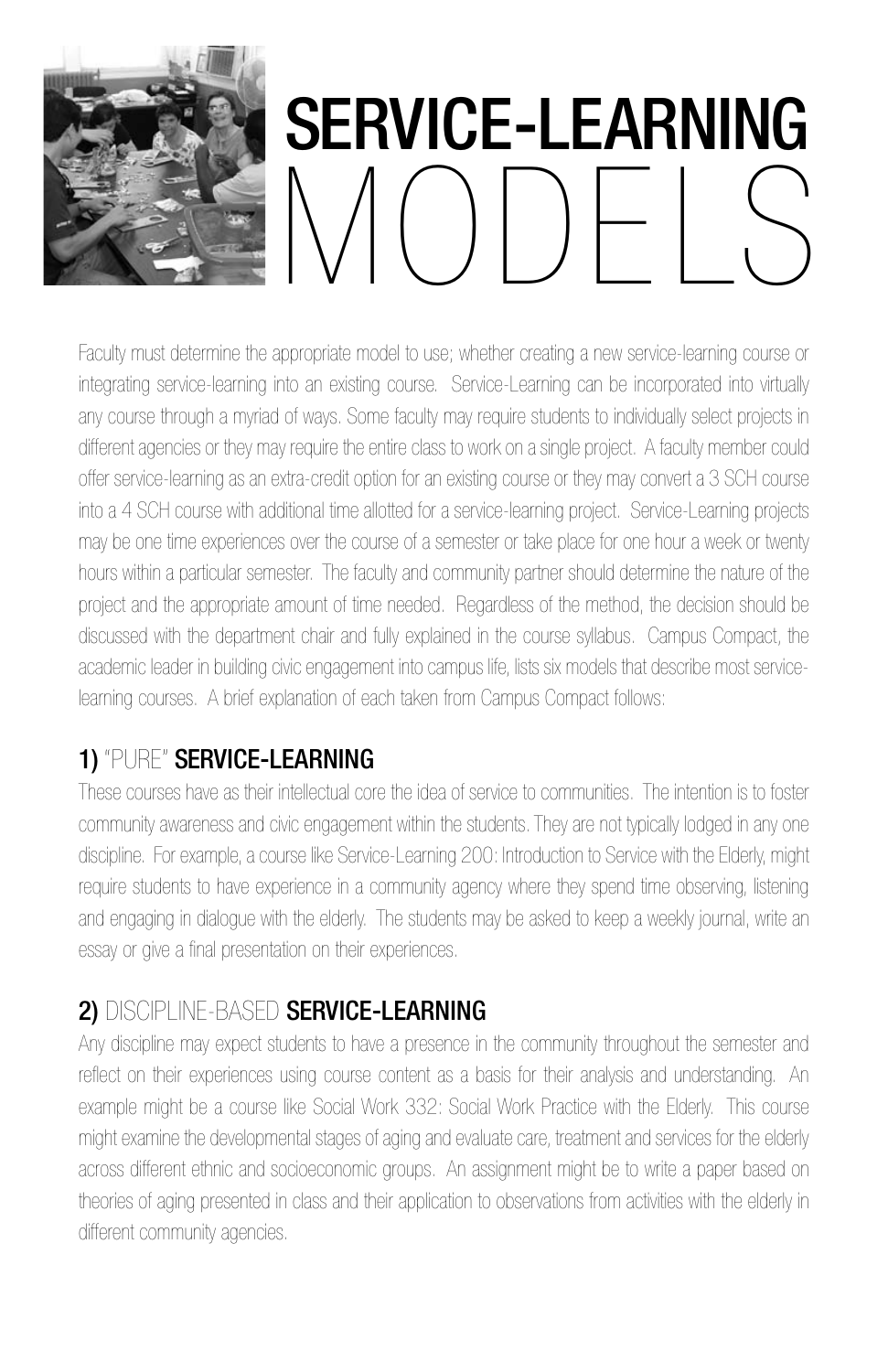### 3) Problem-Based Service-Learning

In this model, generally upper level students are presumed to have knowledge they can apply to working with community members to understand a particular community problem or need. In this sense, they relate to the community much as "consultants" working for a "client" in trying to develop solutions to problems. For example, after participating in a local town hall meeting where residents identify their most important community needs, students in the Community Development Program might spend the semester collecting research and designing solutions for a linear park in response to the identified community needs as a culmination of their research.

### 4) CAPSTONE COURSE

These courses are generally designed for majors and minors in a given discipline and are offered almost exclusively to students in their final year. Capstone courses ask students to draw upon the knowledge they have obtained throughout their coursework and combine it with relevant service in the community. The goal of a capstone course is to either explore a new topic or to synthesize students' understanding of their discipline. These courses offer an excellent way to help students make the transition from the world of theory to the world of practice by helping them establish professional contacts and gather personal experience.

### **5) SERVICE INTERNSHIP**

Like traditional internships, these experiences are more intense than typical service-learning courses, with students working as many as 10 to 20 hours a week in a single community setting. As in traditional internships, students are generally charged with producing a body of work that is of value to the community or site. Service internships have regular and on-going reflective opportunities that help students analyze their new experiences using discipline-based theories. These reflective opportunities can be done with small groups of peers, in one-on-one meetings with faculty advisors, or even electronically with a faculty member providing feedback. Service internships are further distinguished by their focus on reciprocity.

### 6) Undergraduate Community-Based Action Research

Similar to independent study, this relatively new approach is for the student or a small group of students, who are highly experienced in community work. In this model, students work closely with faculty members to learn research methodology while serving as advocates for communities. An example of such a research project might be students and faculty working with the local school board and Hispanic council to determine strategies for improving parent participation in their child's public school experience.

Regardless of the model the faculty selects, service-learning activities enhance the community through the service provided and build powerful learning consequences for the students providing the service.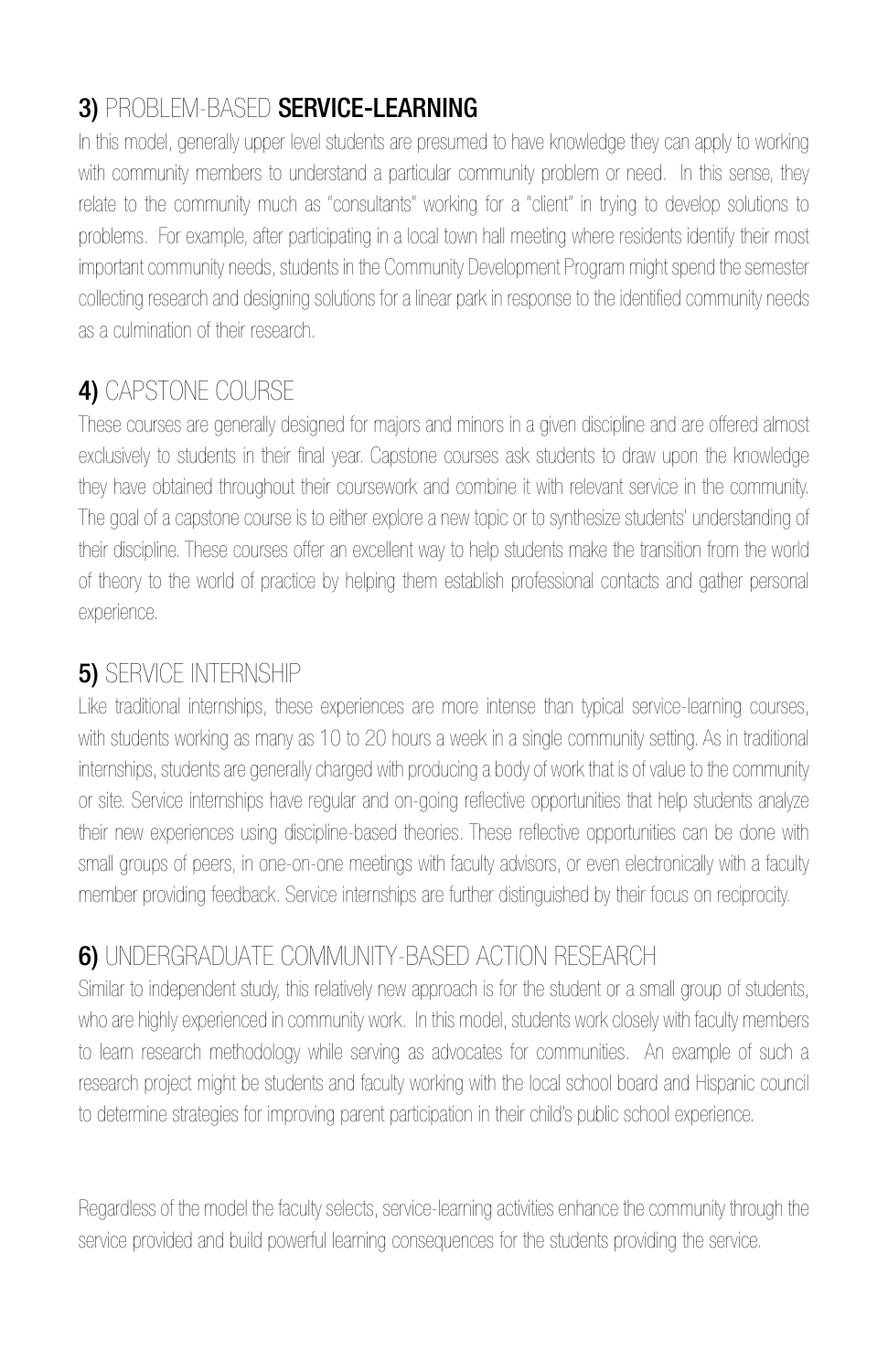### Service-Learning frequently asked STIONS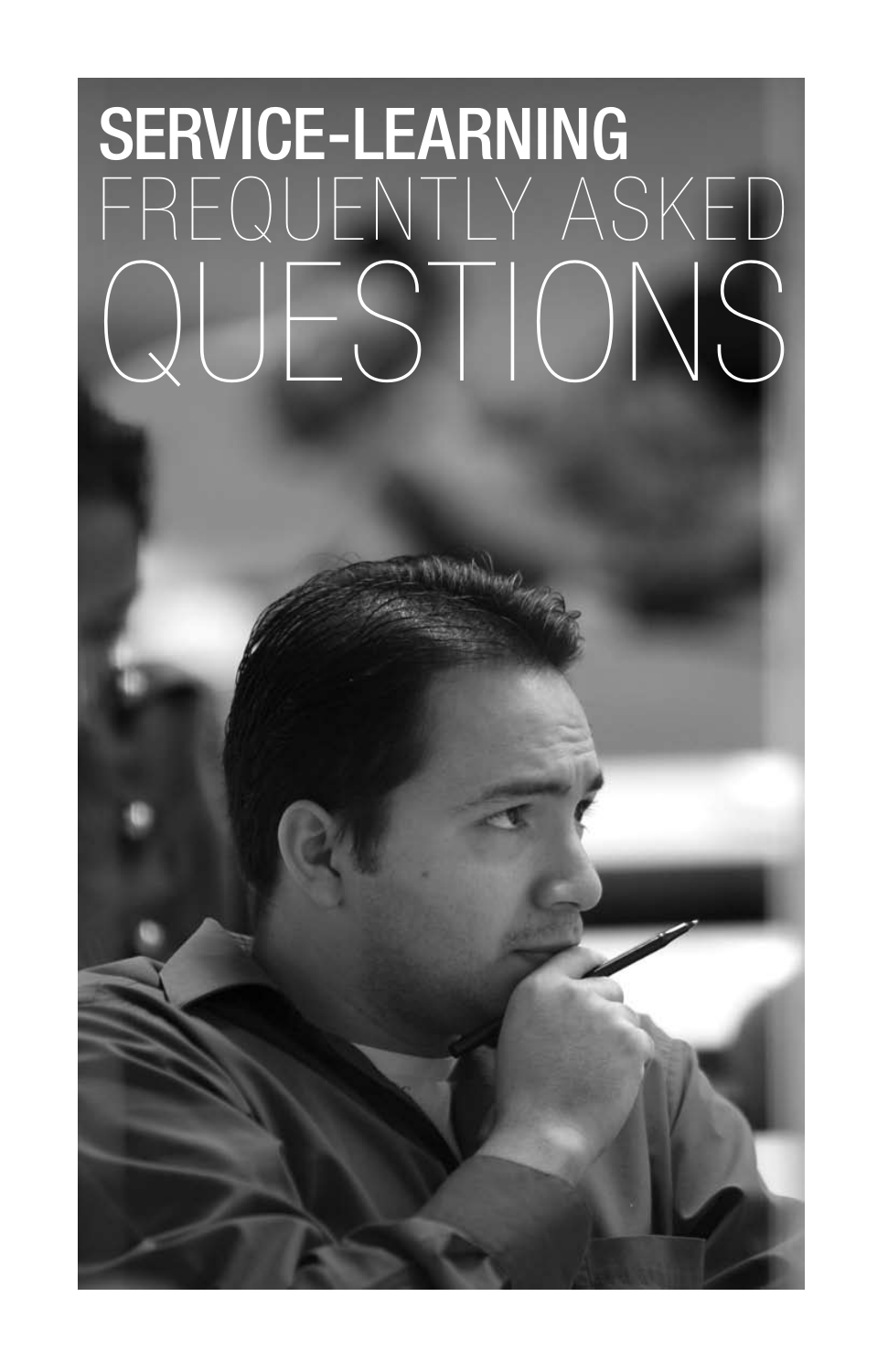#### *1. Does service-learning change or modify the course objectives/outcomes?*

No. Service-Learning is a pedagogy—a method—to achieve the existing course objectives. Just as collaborative learning (i.e. group work), lecture, field research, labs, etc. are all methods used to achieve course objectives, so too is service-learning. In a sense, one could simply consider service-learning as a course project.

#### *2. Are students receiving academic credit for community service hours?*

No. In service-learning, the students are given credit for the learning, not the service. This learning can be assessed in many ways, but is typically done through an evaluation of reflective journals, final papers and class presentations that integrate their experiences with the course curriculum. Students could engage in the required number of hours, but not receive a passing grade for the "service-learning assignment" and/ or the course, depending upon how the faculty determines the grade will be calculated.

#### *3. Is student "reflection" required?*

Yes. Student "reflection" is a central aspect that distinguishes service-learning from other forms of education. This feature is important because "reflection" enables students to integrate their experiences with the curriculum content. Furthermore, reflection is a tool used by the instructor to evaluate student learning.

#### *4. Is service-learning applicable in all disciplines or is it "discipline specific"?*

Service-Learning can be applied to ALL disciplines. What is essential is recognition of the particular objectives of a course and the degree to which these objectives might be met and/or enhanced through service-learning.

#### *5. Should all faculty members use service-learning?*

No. It is recommended that any interested faculty member explore and investigate a suitable need and format for service-learning in their respective courses. As a pedagogy, it is important to understand the theoretical underpinnings and practical application of service-learning. Thus, only those faculty members who feel sufficiently prepared should use it.

#### *6. Is service-learning just "busywork" assigned to students so that faculty members*

**have more free time?** No. Faculty should engage in service-learning out of a commitment to student serving and learning. Quality service-learning is not easy; faculty who engage in it should be recognized, commended and rewarded by their colleagues and the University.

*7. What is the role of the Office of Student Affairs and Institutional Relations?* The personnel in the Office of Student Affairs and Institutional Relations and the members of the Service-Learning Planning Committee facilitate the implementation of the "service" side of the pedagogy. The office will provide you information to help you use service-learning.

**TO LEARN MORE ABOUT SERVICE-LEARNING**, visit the Office of Student Affairs and Institutional Relations in the Alvin I. Thomas Building, Room 102 or call (936) 261-2130. There are many publications available for view in this office. Additionally, there is a plethora of information regarding service-learning on the world wide web. Some of the most popular sites are included in this brochure.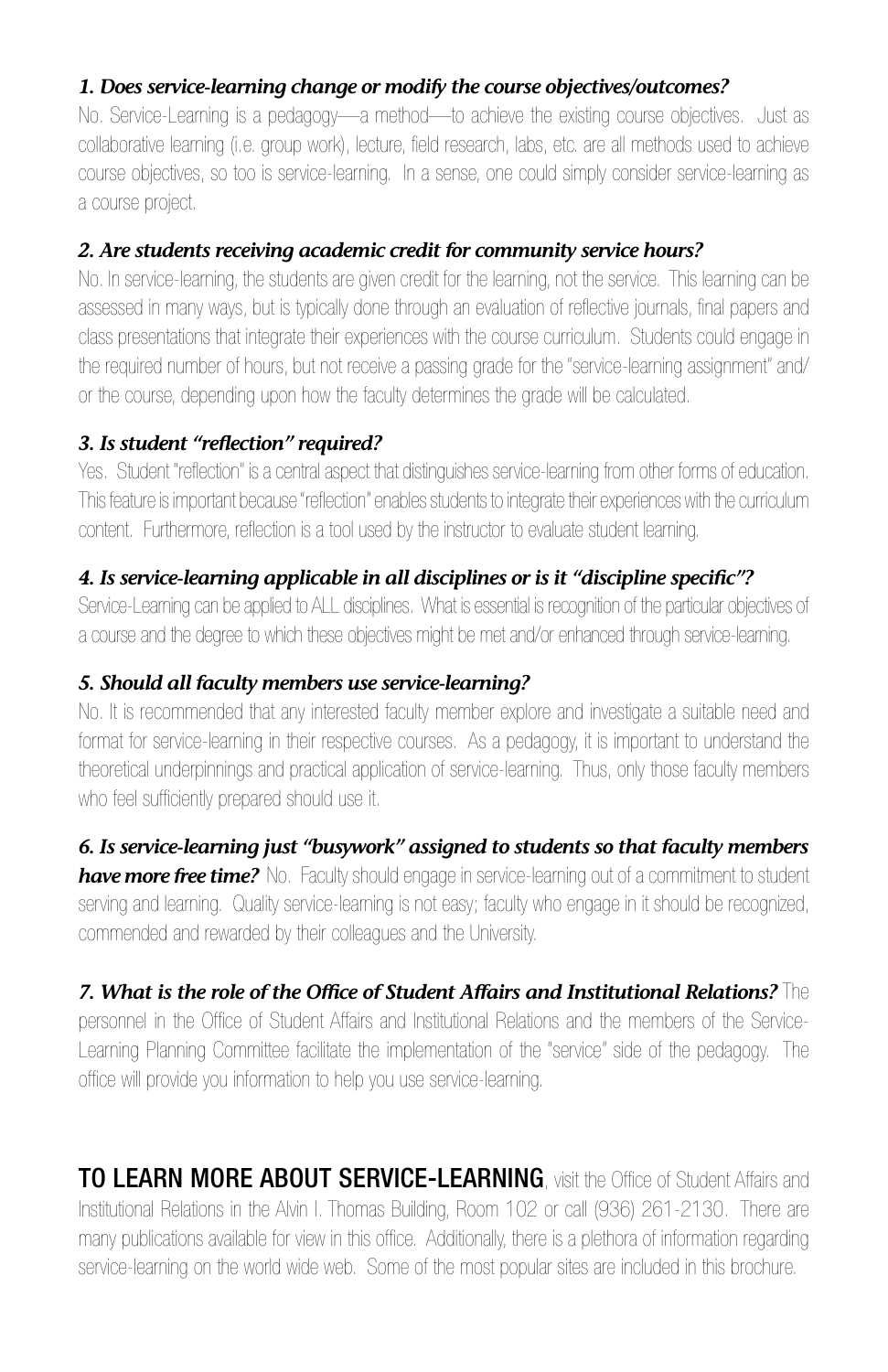

### Service-Learning Information and Syllabi

| www.aee.org                               | Association for Experiential Education (AEE)                          |
|-------------------------------------------|-----------------------------------------------------------------------|
| www.compact.org                           | Campus Compact                                                        |
|                                           |                                                                       |
| www2.uta.edu/ccsl                         | Center for Community Service Learning                                 |
| www.cic.org/caphe                         | Consortium for the Advancement of Private<br>Higher Education (CAPHE) |
| www.nationalservice.org                   | Corporation for National and Community Service                        |
|                                           |                                                                       |
| www.e4ce.org                              | <b>Educators for Community Engagement</b>                             |
|                                           |                                                                       |
| www.ipsl.org                              | International Partnership for Service-Learning                        |
| www.isupportlearning.com                  | I support Service-Learning                                            |
|                                           |                                                                       |
| www.servicelearning.org                   | National Service-Learning Clearinghouse                               |
| www.nslexchange.org                       | National Service-Learning Exchange                                    |
|                                           |                                                                       |
| www.ServiceLearn.com                      | Service-Learning Student Guides & Journal                             |
| www.texascampuscompact.org/members.htm    | <b>Texas Compact</b>                                                  |
| http://www-gse.berkeley.edu/research/slc/ | UC Berkley Service-Learning Research and<br>Development Center        |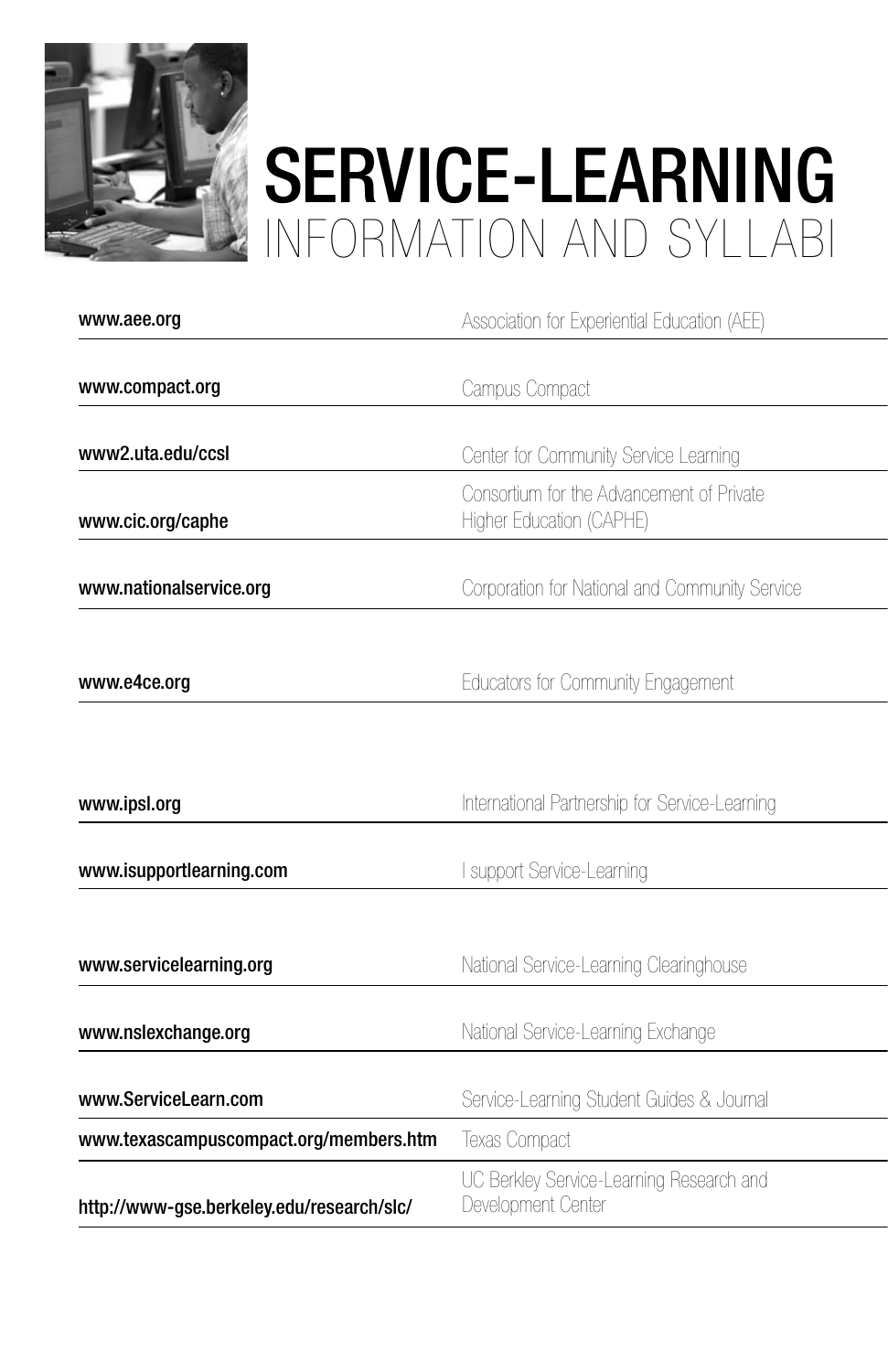# websites

AEE is a nonprofit, professional membership association dedicated to experiential education and the students, educators and practitioners who utilize its philosophy.

Frequently publishes and disseminates new research related to service-learning. Provides syllabi for over 50 disciplines and fields.

This center supports opportunities for students & faculty to integrate academic study with community service through responsible and reflective involvement in the community.

CAPHE helps corporations and foundations stimulate meaningful reform in private colleges and universities for the benefit of higher education and society.

This corporation formed to engage Americans of all ages & backgrounds in service to meet community needs through their three major programs: Senior Corps, AmeriCorps, & Learn and Serve America.

The only national organization committed to democratizing classrooms and communities through learning circles, service-learning and critical dialogue. ECE brings together college and university students, faculty, staff and local community organizations to develop and implement creative strategies for teaching, learning and social justice.

Offered in 14 countries, IPSL programs unite academic study for credit and volunteer service, giving students a fully integrated study abroad experience. Both students and the host communities benefit from the service each student gives. Students study at a local university and serve 15-20 hours per week in a school, orphanage, health clinic or other agency addressing human needs.

Its mission is to empower educators in their quest to create and support life-long learners, to make education relevant and engaging for the student through creative software.

NSLC operates this website to support the service-learning efforts of schools, higher education institutions, communities and tribal nations. They offer information and free online resources, service-learning materials, national service-learning listservs and reference and technical assistance services.

This exchange is a collaboration between five leading service-learning organizations and a network of experienced peer mentors that provides free technical support and mentoring. They also provide consulting and training for a fee.

These guides are designed to help students organize their service-learning projects, improve their thinking and writing skills and improve their test scores.

This organization lists specific service-learning information for academicians in Texas.

Provides resources related to research and evaluation of service-learning. The research activities aim to better understand the implications of service activities on teaching, learning, and identifying issue areas and trends.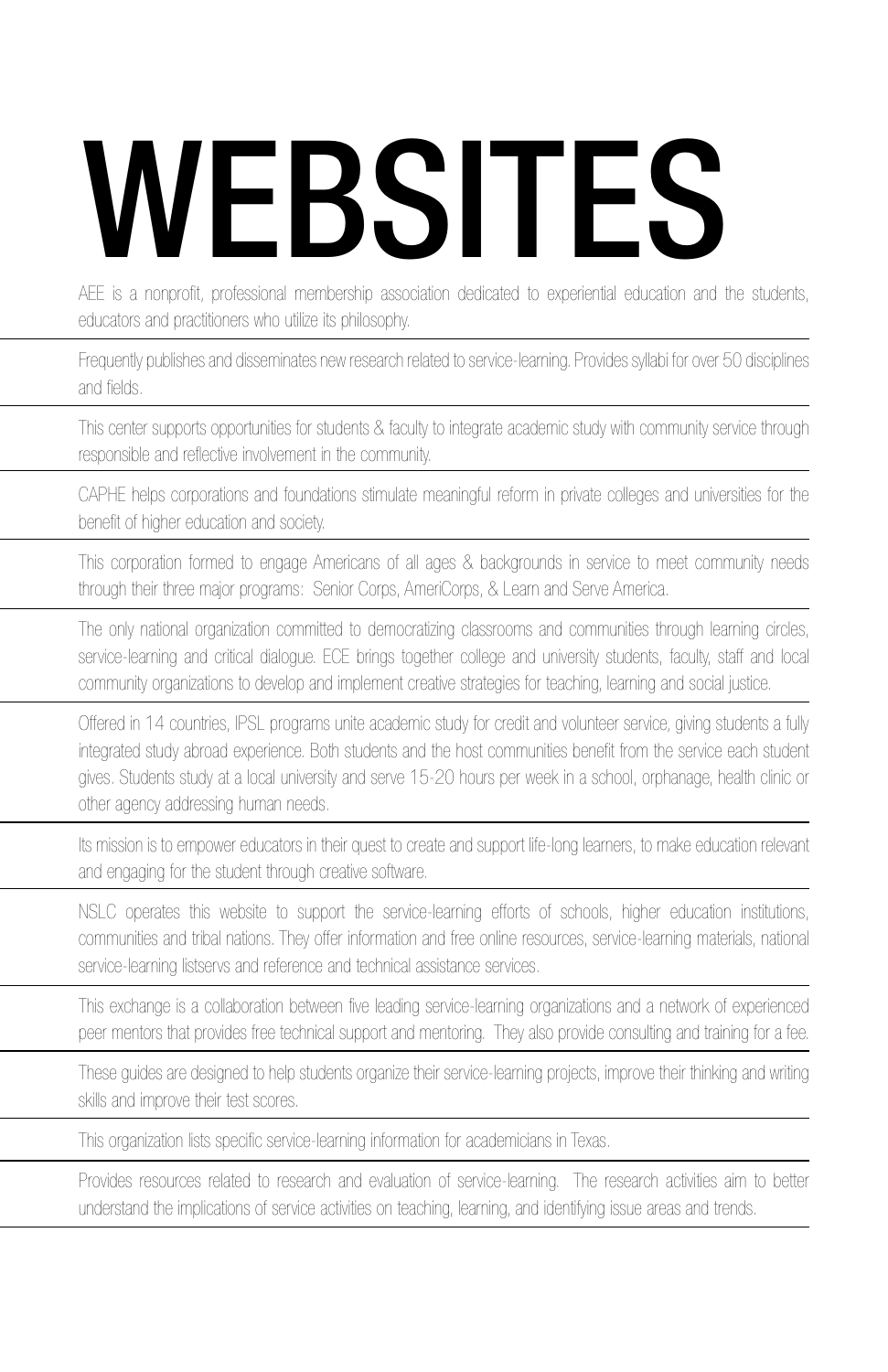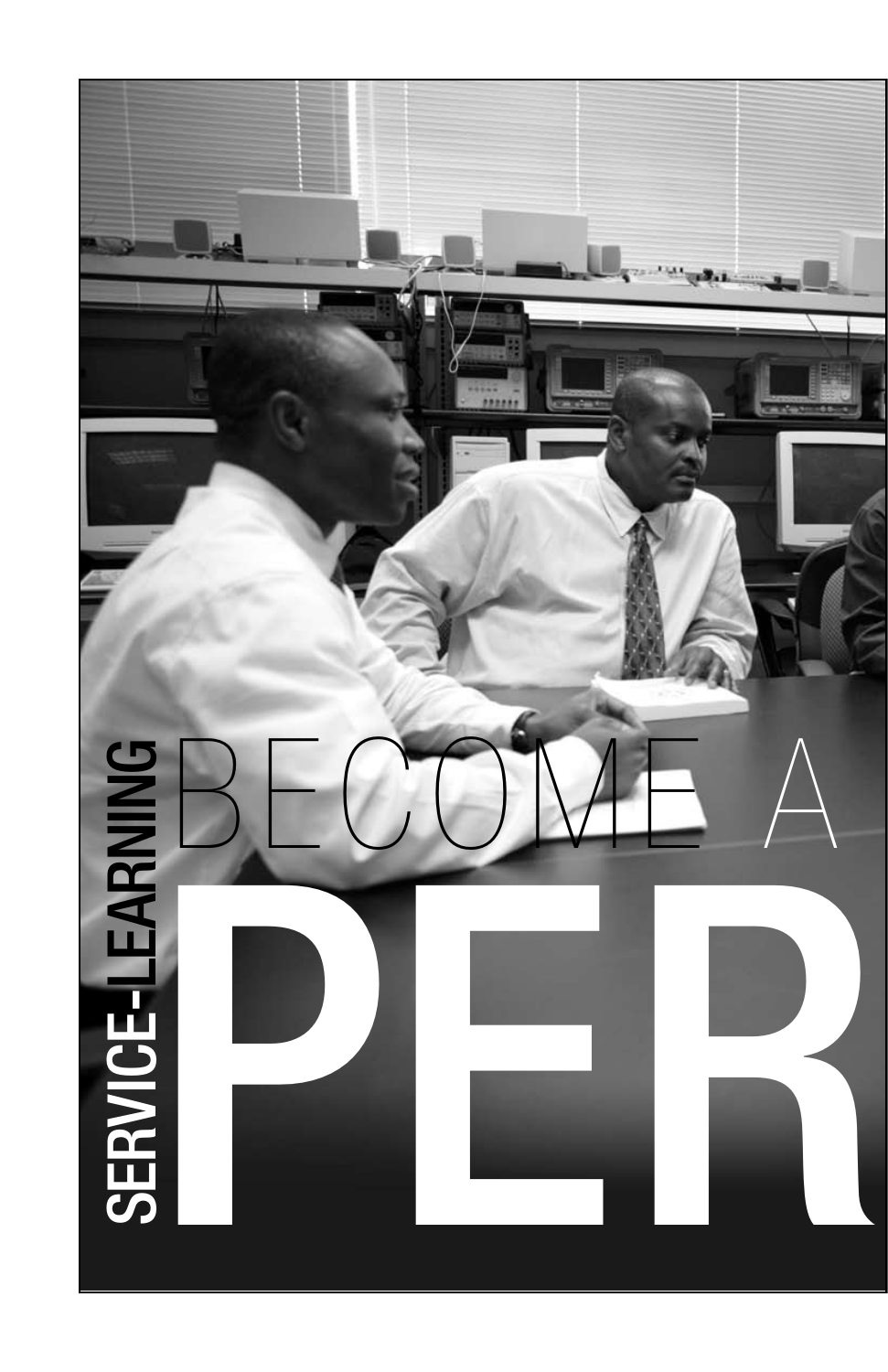